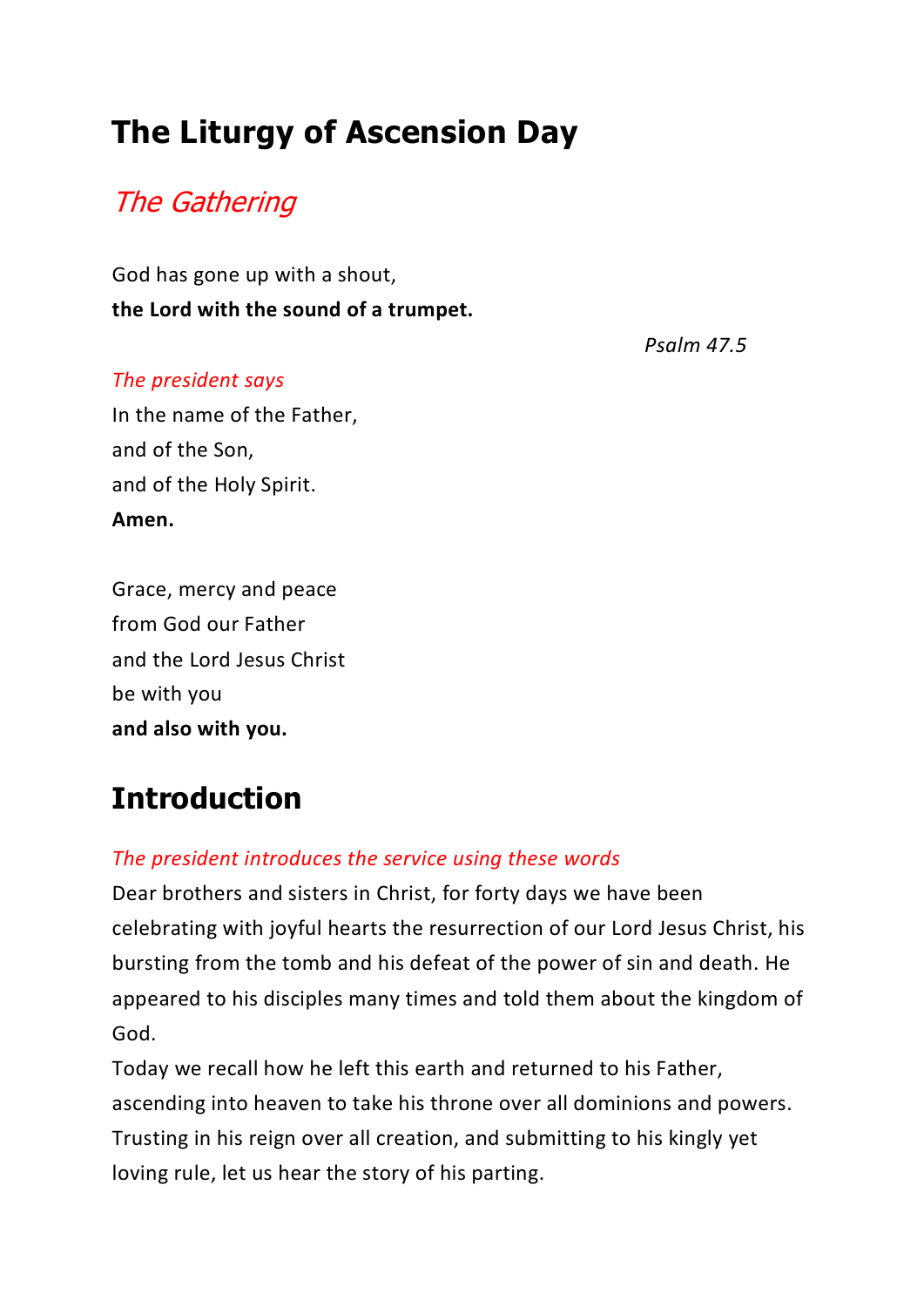## **The Ascension Reading**

*A reading from the Acts of the Apostles (1.1-11) At the end the reader says* Alleluia. Christ is risen. **He is risen indeed. Alleluia.** *A minister says* Seeing we have a great high priest who has passed through the heaven,

Jesus the Son of God, let us offer him the praise worthy of his name.

#### **Gloria in Excelsis**

*The Gloria in excelsis is sung by Andrew and James* **Glory to God in the highest, and peace to his people on earth. Lord God, heavenly King, almighty God and Father, we worship you, we give you thanks, we praise you for your glory. Lord Jesus Christ, only Son of the Father, Lord God, Lamb of God, you take away the sin of the world: have mercy on us; you are seated at the right hand of the Father: receive our prayer. For you alone are the Holy One, you alone are the Lord, you alone are the Most High, Jesus Christ, with the Holy Spirit, in the glory of God the Father. Amen.**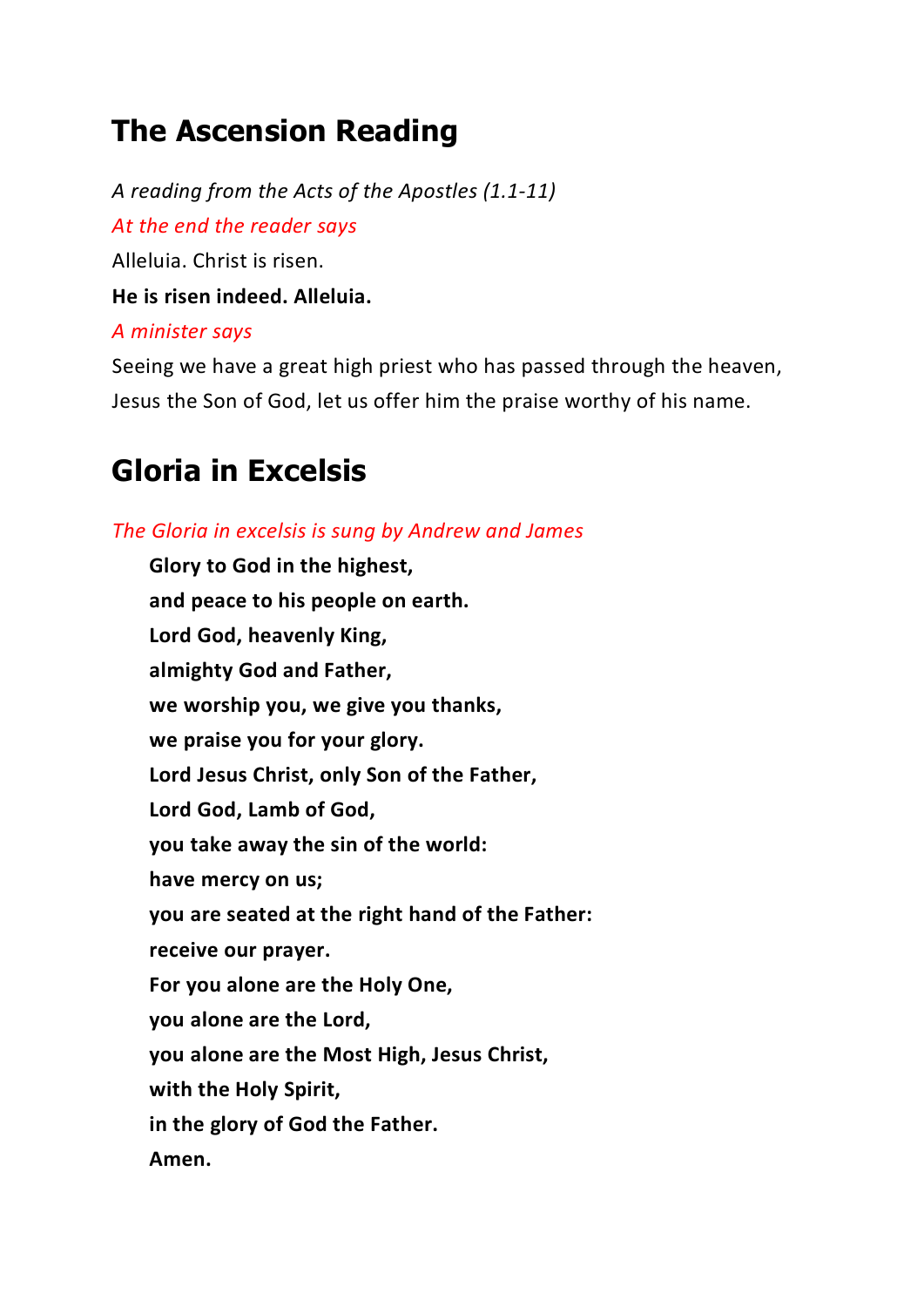# **The Collect**

*Let us pray that our risen and ascended Lord will lead us to eternal life.* Grant, we pray, almighty God, that as we believe your only-begotten Son our Lord Jesus Christ to have ascended into the heavens, so we in heart and mind may also ascend and with him continually dwell; who is alive and reigns with you, in the unity of the Holy Spirit, one God, now and for ever. **Amen.**

#### **Reading -** *Ephesians (1.15-23)*

*At the end the reader may say* This is the word of the Lord.

*All* **Thanks be to God.**

# **Canticle**

**All nations shall come and worship you, O Christ, and share in the feast of your kingdom.**

- 1 Great and wonderful are your deeds, Lord God the Almighty.
- 2 Just and true are your ways, O ruler of the nations.
- 3 Who shall not revere and praise your name, O Lord? for you alone are holy.
- 4 All nations shall come and worship in your presence: for your just dealings have been revealed.

*Revelation 15.3,4*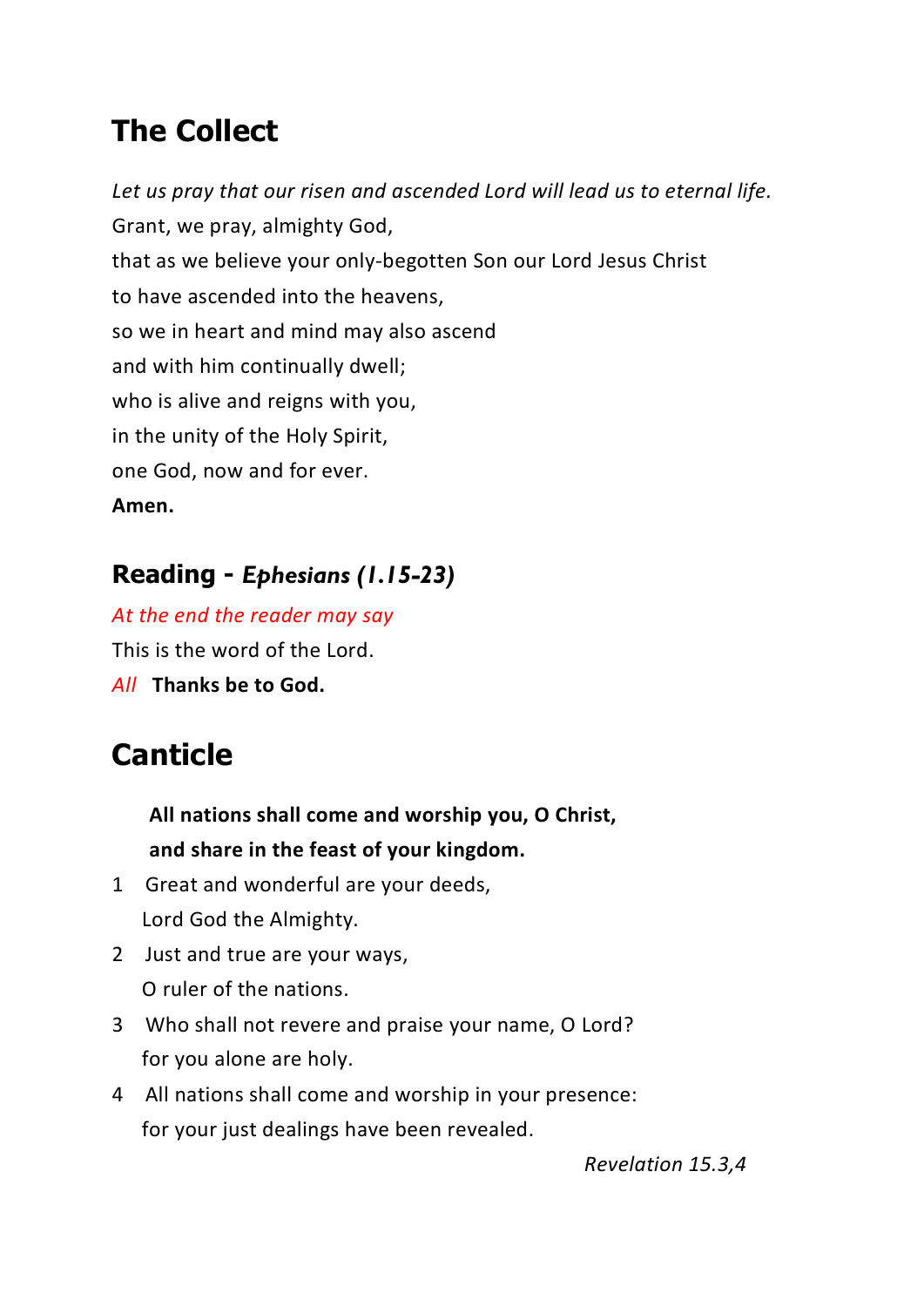**To the One who sits on the throne and to the Lamb be blessing and honour and glory and might, for ever and ever. Amen. All nations shall come and worship you, O Christ, and share in the feast of your kingdom.**

#### **WE SING OUR FIRST HYMN**

#### **Gospel Reading**

Alleluia, alleluia.

Go and make disciples of all nations, says the Lord. Remember, I am with you always, to the end of the age.

*cf Matthew 28.19,20*

#### *All* **Alleluia.**

*Hear the Gospel of our Lord Jesus Christ according to Luke (24.44-53).* **Glory to you, O Lord.** *At the end* This is the Gospel of the Lord. **Praise to you, O Christ.**

#### **Sermon**

#### **The Creed**

**We believe in one God, the Father, the Almighty, maker of heaven and earth, of all that is, seen and unseen.**

**We believe in one Lord, Jesus Christ,**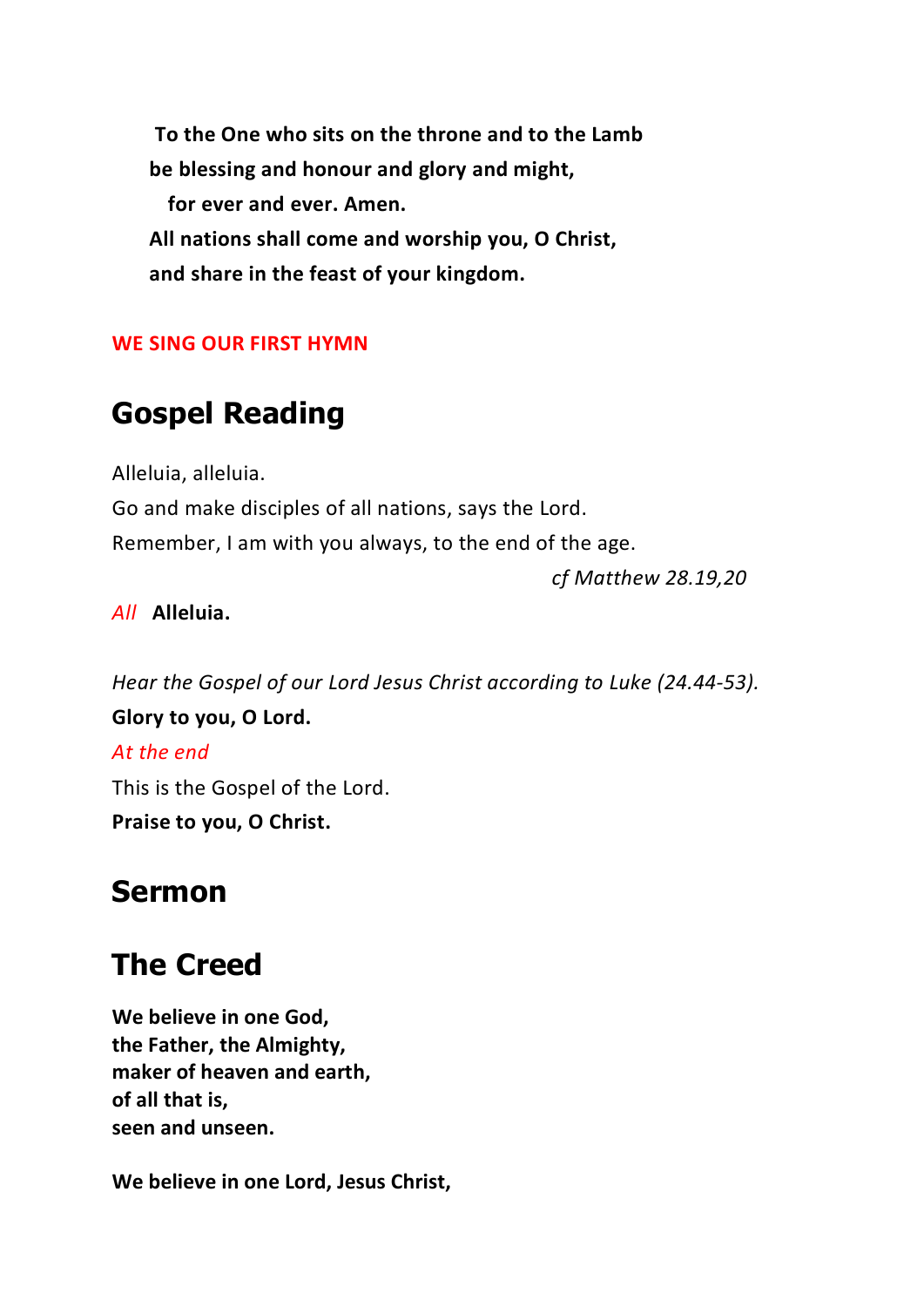**the only Son of God, eternally begotten of the Father, God from God, Light from Light, true God from true God, begotten, not made, of one Being with the Father; through him all things were made.**

**For us and for our salvation he came down from heaven, was incarnate from the Holy Spirit and the Virgin Mary and was made man.**

**For our sake he was crucified under Pontius Pilate; he suffered death and was buried. On the third day he rose again in accordance with the Scriptures; he ascended into heaven and is seated at the right hand of the Father. He will come again in glory to judge the living and the dead, and his kingdom will have no end. We believe in the Holy Spirit, the Lord, the giver of life, who proceeds from the Father and the Son, who with the Father and the Son is worshipped and glorified, who has spoken through the prophets. We believe in one holy catholic and apostolic Church. We acknowledge one baptism for the forgiveness of sins. We look for the resurrection of the dead, and the life of the world to come. Amen.**

# The Liturgy of the Sacrament

### **The Peace**

Jesus says: 'Peace I leave with you; my peace I give to you. If you love me, rejoice because I am going to the Father'. Alleluia.

*John 14.27,28*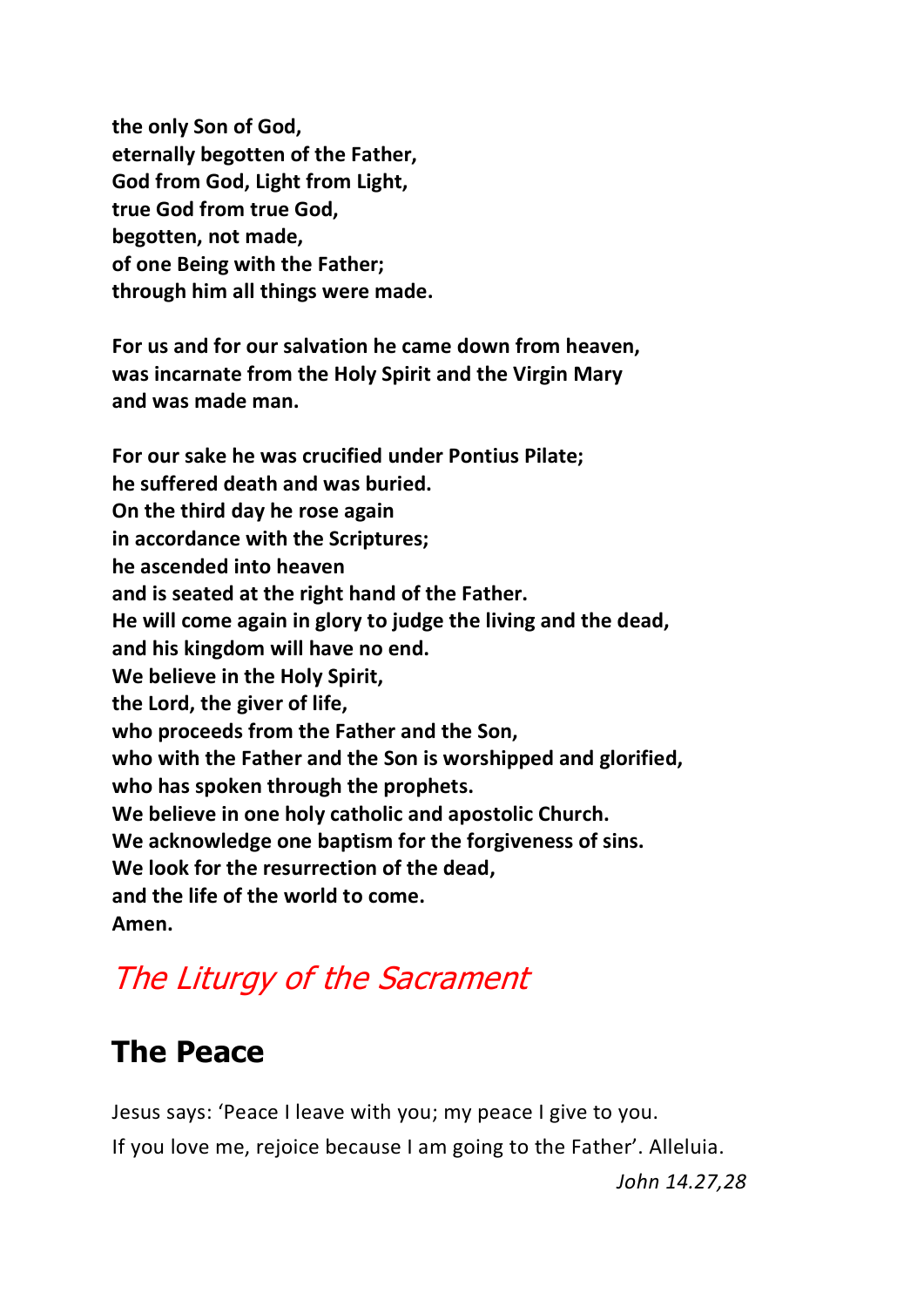The peace of the Lord be always with you

**and also with you.**

*Wherever you are, do offer one another a sign of peace.*

#### **WE SING OUR NEXT HYMN**

#### **Taking of the Bread and Wine**

Blessed are you Lord God of all creation: through your goodness we have this bread to set before you, which earth has given and human hands have made. It will become for us the bread of life. **Blessed be God forever.**

Blessed are you Lord God of all creation: through your goodness we have this wine to set before you, fruit of the vine and work of human hands. It will become for us the cup of salvation. **Blessed be God forever.**

## **The Eucharistic Prayer**

The Lord be with you **and also with you.** Lift up your hearts. **We lift them to the Lord.** Let us give thanks to the Lord our God. **It is right to give thanks and praise.**

It is indeed right and good, our duty and our joy, always and everywhere to give you thanks,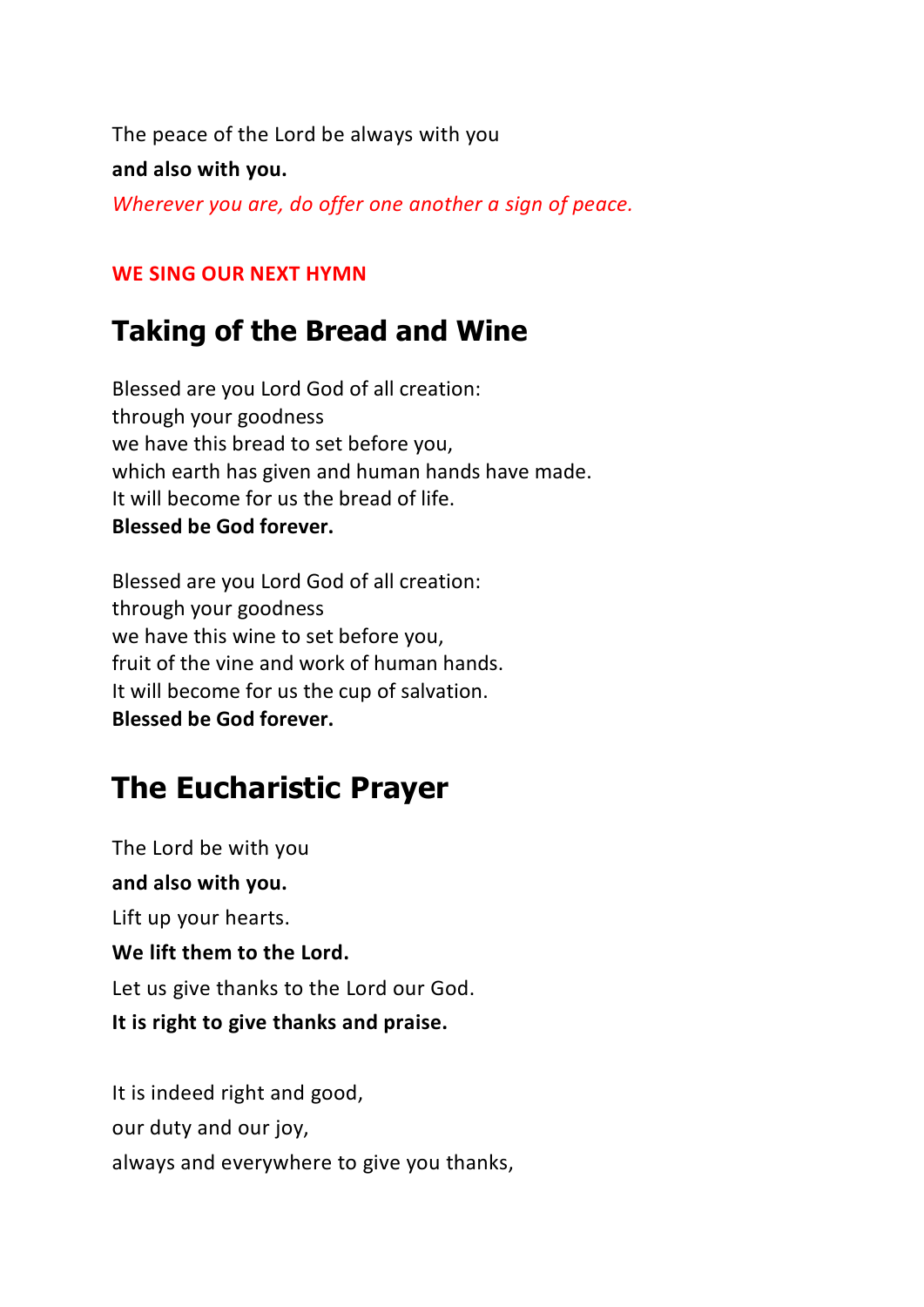holy Father, almighty and eternal God,

through Jesus Christ the King of glory.

Born of a woman,

he came to the rescue of our human race.

Dying for us,

he trampled death and conquered sin.

By the glory of his resurrection

he opened the way to life eternal

and by his ascension,

gave us the sure hope

that where he is we may also be.

Therefore the universe resounds with Easter joy

and with choirs of angels we sing for ever to your praise:

**Holy, holy, holy Lord, God of power and might, heaven and earth are full of your glory. Hosanna in the highest. Blessed is he who comes in the name of the Lord. Hosanna in the highest.**

Lord, you are holy indeed, the source of all holiness; grant that by the power of your Holy Spirit, and according to your holy will, these gifts of bread and wine may be to us the body and blood of our Lord Jesus Christ; who, in the same night that he was betrayed, took bread and gave you thanks; he broke it and gave it to his disciples, saying: Take, eat; this is my body which is given for you; do this in remembrance of me.

In the same way, after supper he took the cup and gave you thanks; he gave it to them, saying: Drink this, all of you; this is my blood of the new covenant,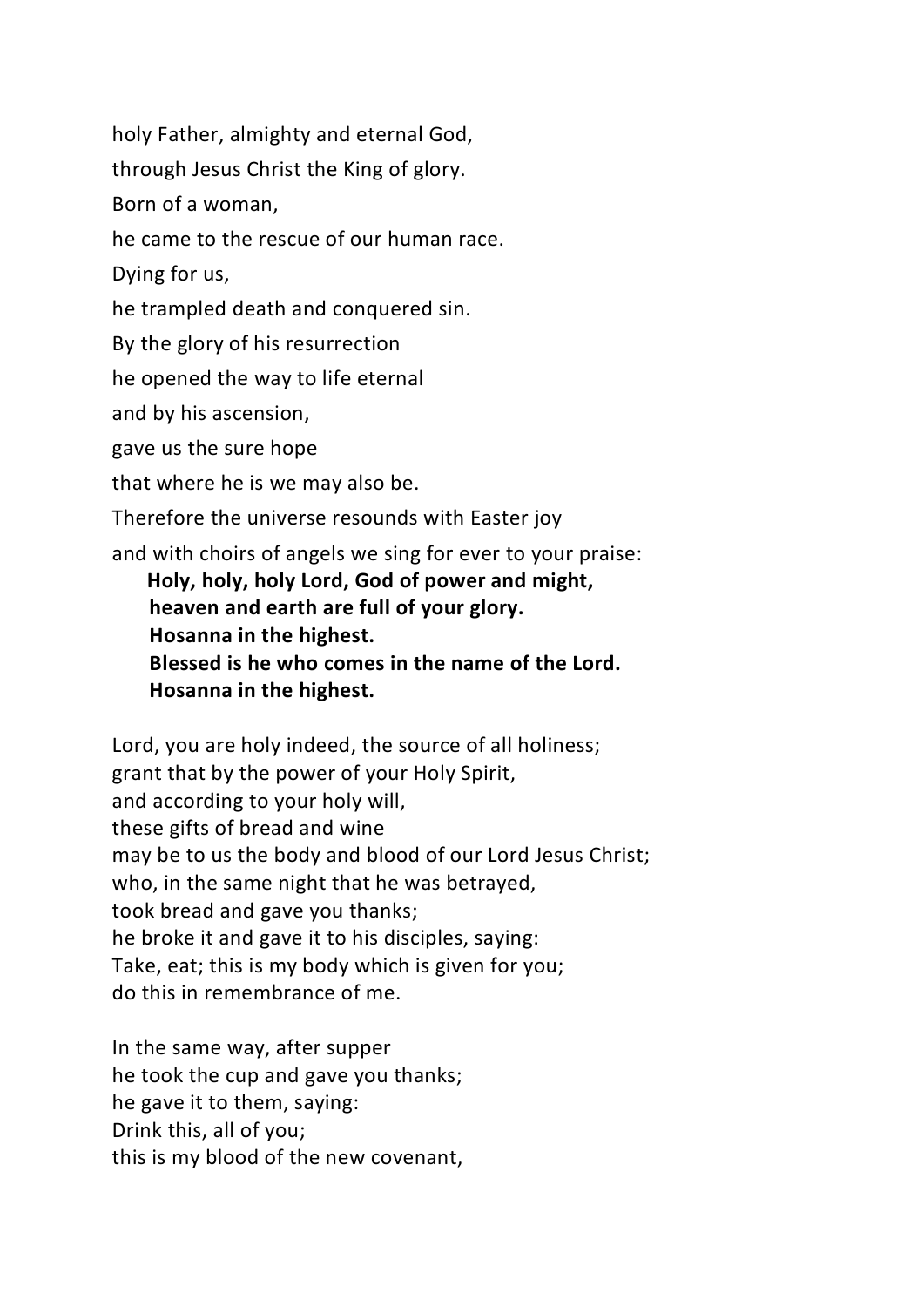which is shed for you and for many for the forgiveness of sins. Do this, as often as you drink it, in remembrance of me.

Great is the mystery of faith: **Christ has died: Christ is risen: Christ will come again.**

And so, Father, calling to mind his death on the cross,

his perfect sacrifice made once for the sins of the whole world;

rejoicing in his mighty resurrection and glorious ascension,

and looking for his coming in glory, we celebrate this memorial of our redemption.

As we offer you this our sacrifice of praise and thanksgiving,

we bring before you this bread and this cup

and we thank you for counting us worthy

to stand in your presence and serve you.

Send the Holy Spirit on your people and gather into one in your kingdom all who share this one bread and one cup,

so that we, in the company of Blessed Mary, the Holy Innocents, St Mark and all the saints, may praise and glorify you for ever, through Jesus Christ our Lord;

by whom, and with whom, and in whom, in the unity of the Holy Spirit, all honour and glory be yours, almighty Father, for ever and ever. **Amen.**

## **The Lord's Prayer**

*Looking for the coming of his kingdom,*

*let us pray with confidence as our Saviour has taught us*

**Our Father, who art in heaven, hallowed be thy name; thy kingdom come; thy will be done; on earth as it is in heaven. Give us this day our daily bread. And forgive us our trespasses, as we forgive those who trespass against us. And lead us not into temptation;**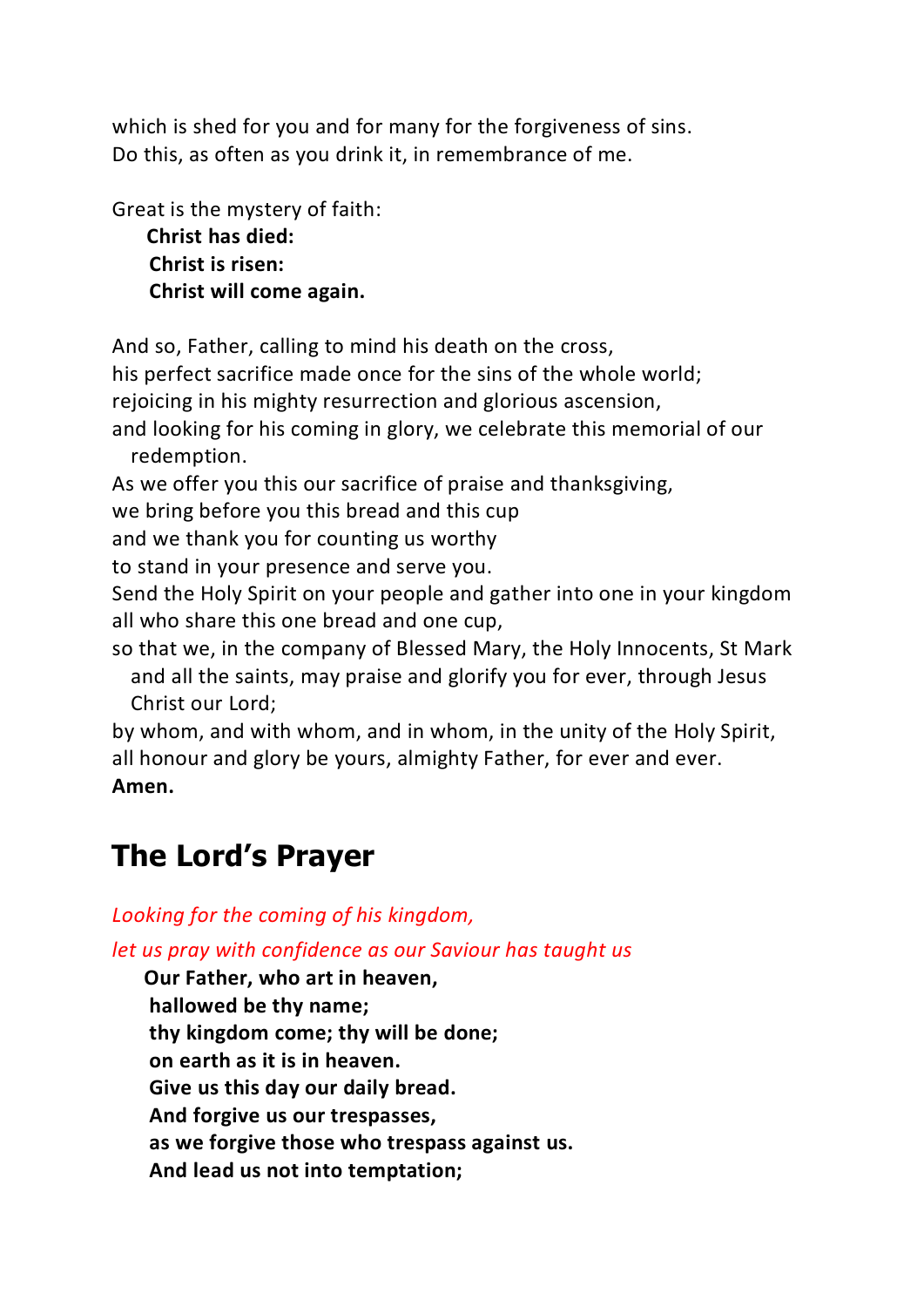**but deliver us from evil. For thine is the kingdom, the power and the glory, for ever and ever. Amen.**

### **Breaking of the Bread**

Lord, we died with you on the cross. **Now we are raised to new life.** We were buried in your tomb. **Now we share in your resurrection.** Live in us, that we may live in you.

#### *The Agnus Dei*

**Lamb of God, you take away the sin of the world, have mercy on us.**

**Lamb of God, you take away the sin of the world, have mercy on us.**

**Lamb of God, you take away the sin of the world, grant us peace.**

# **Giving of Communion**

I heard the voice of a great multitude crying, Alleluia. The Lord our God has entered into his kingdom. **Blessed are those who are called to the supper of the Lamb. Alleluia.**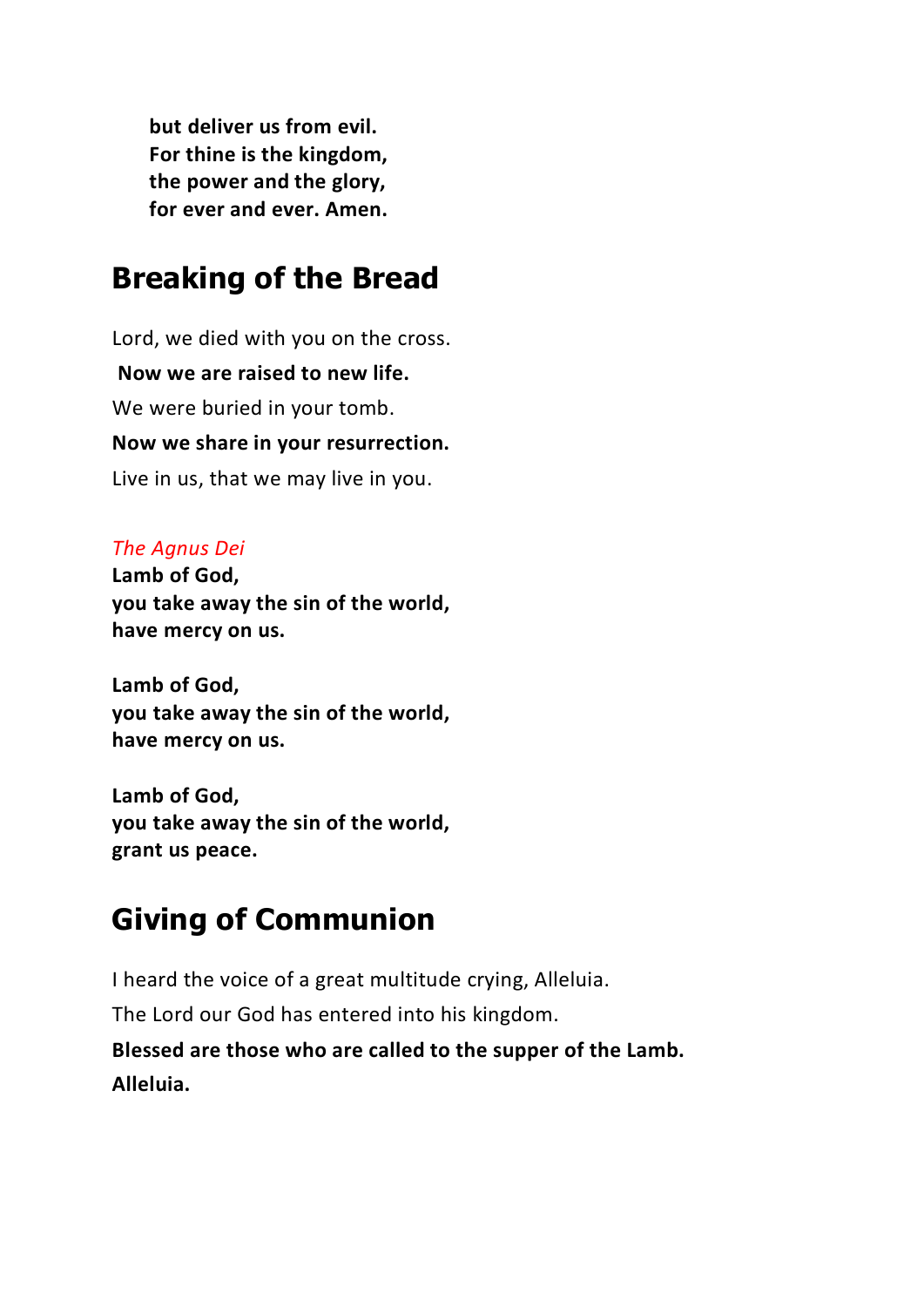#### *Post Communion Prayer*

God our Father, you have raised our humanity in Christ and have fed us with the bread of heaven: mercifully grant that, nourished with such spiritual blessings, we may set our hearts in the heavenly places; through Jesus Christ our Lord. **Amen.**

### The Dismissal

### **Reading**

*A reading from the Acts of the Apostles (1.12,13a,14)* Then the disciples returned to Jerusalem from the mount called Olivet, which is near Jerusalem, a sabbath day's journey away. When they had entered the city, they went to the room upstairs where they were staying. They were constantly devoting themselves to prayer, together with certain women, including Mary the mother of Jesus, as well as his brothers.

#### *Silence is kept.*

### **The Blessing**

God the Father, who has given to his Son the name above every name, strengthen you to proclaim Christ Jesus as Lord. **Amen.**